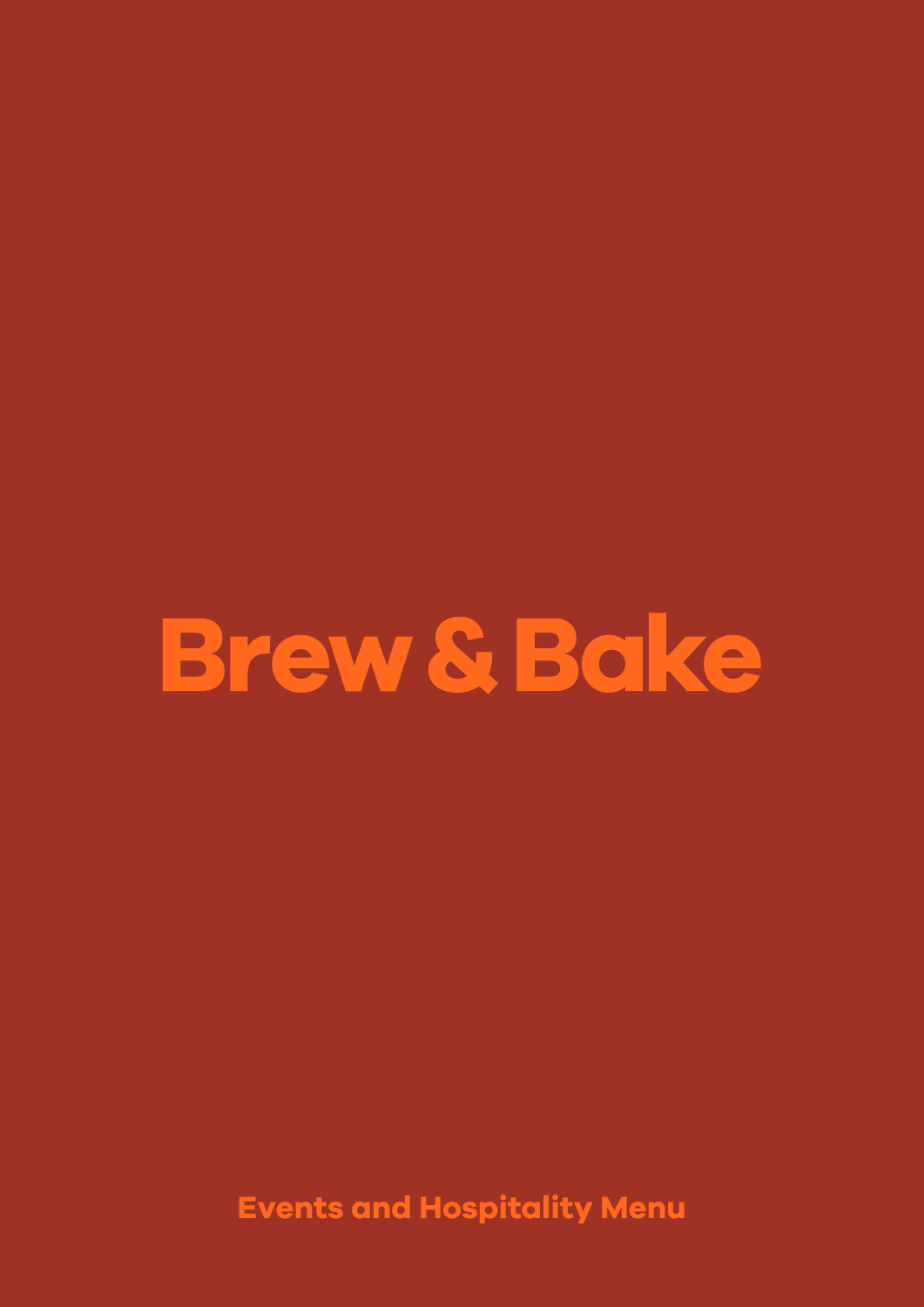### **Events and Hospitality Menu**

At Brew & Bake we work with local suppliers and use the freshest ingredients to provide tasty and nutritious menus to meet all your hospitality needs, whatever the occasion, including:

- Work-based meetings
- Civic and corporate functions
- Conferences
- School-based events such as teacher training days, Christmas parties, proms and sports days
- Celebration events such as children's birthday parties, weddings, christenings, retirements and significant birthdays, as well as sombre occasions, such as funerals

All our menus can be adapted to meet your specific requirements, and we are happy to develop new menus as necessary. Vegetarian and Vegan options are always available, and we can also cater for individuals with special dietary requirements. Information on food allergens is available on request.

#### **How to order**

Simply select from our range of menus and email us on **BrewandBake@sunderland.gov.uk**

Alternatively, you can contact us by phone on **07500 993620** to discuss your specific requirements.

Ideally, we would like at least 48hrs notice of your catering requirements. If you order within 48hrs of your event there may be an additional charge. Once you have ordered we will require 48hrs notice to cancel otherwise you will be liable for the full cost.

On occasion there may be a small additional transport charge added, dependent on location of event and if there are very small numbers to cater for. This will be clarified at time of booking.

All prices quoted are inclusive of VAT.

**"One final positive comment from all of us, the catering for the volunteers and service staff was exceptional, without doubt the best catering I have encountered while volunteering at any event" Tall Ships Event Maker**

**"Had a beautiful afternoon tea delivered on Saturday for my mams 70th birthday. Would recommend these lovely people for any catering needs" Sunderland resident**

## **Brew & Bake**